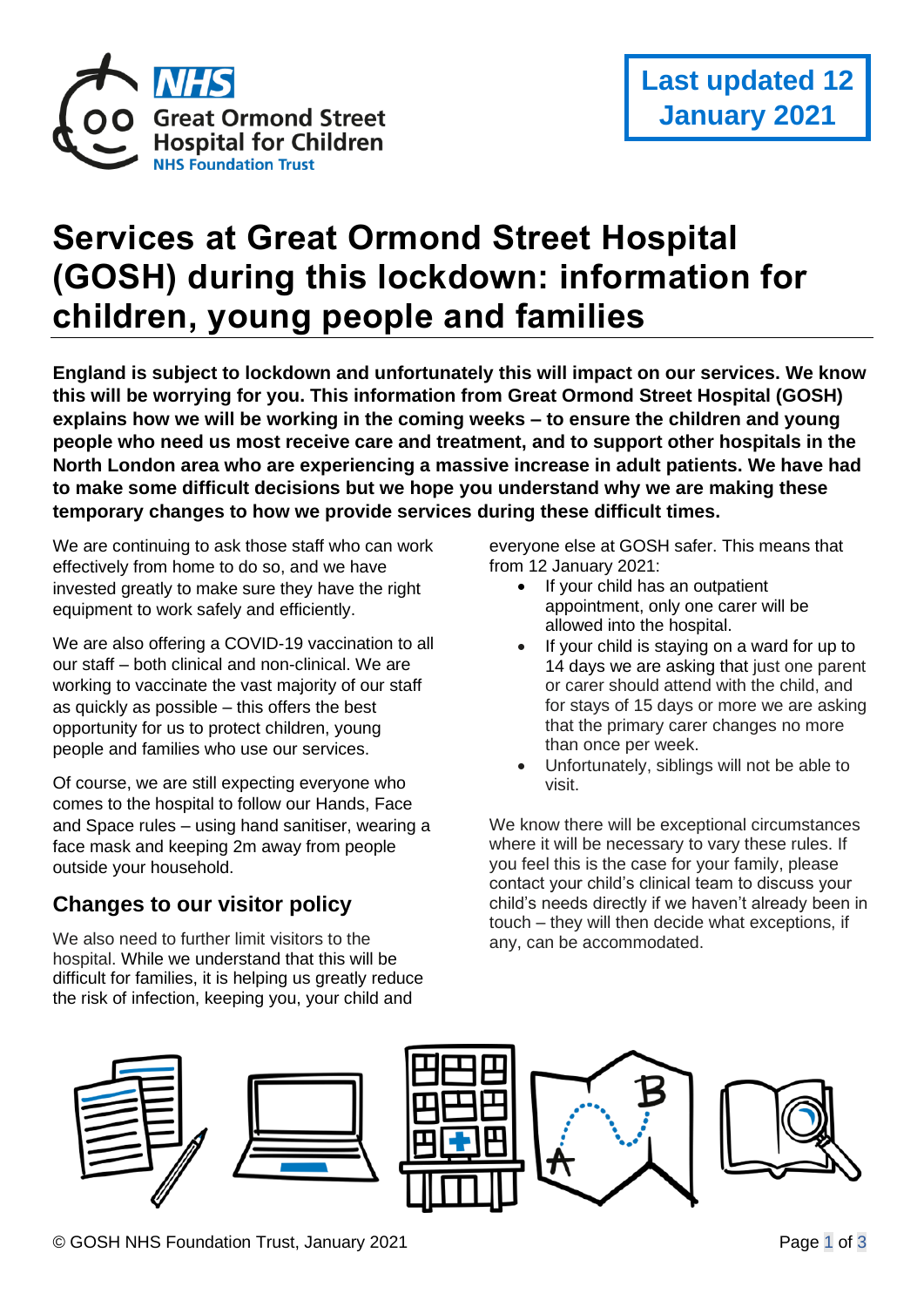## **Changes to outpatient appointments**

We learnt a lot from the first lockdown about how our services – particularly outpatient appointments – can be carried out using video or telephone calls. Many families tell us they actually found it helpful not to spend a long time travelling to GOSH for a fairly short appointment.

Our clinical teams are reviewing all upcoming outpatient appointments to see which can safely be carried out virtually instead of face-to-face.

If we think that your child can safely have a video or telephone appointment, we will contact you to let you know. Of course, if your child needs to come to GOSH for blood tests, scans or other tests, we will do this as safely as we can.

#### **Changes to planned inpatient and day admissions**

As well as changing many of our outpatient appointments to 'virtual' appointments, we have had to look carefully at the admissions we had planned for the next month or so. Our clinical teams have reviewed every planned admission and unfortunately have had to postpone some for now. We haven't been able to give everyone a rescheduled date just yet, but please be assured, we will be working to get our services back to normal as quickly as possible.

At the moment, we are continuing with planned admissions for children and young people who need us most – we call these patients priority 1 and priority 2. These are patients who are most at risk of harm if they are not seen in the near future. We are also supporting other hospitals in the North London area by taking their patients under 25 years old so they can free up beds for adult COVID-19 patients. Members of GOSH staff are also working at these hospitals to help them cope with essential adult care given the intense pressure on the NHS at the moment.

We are continuing to make sure you receive all medications from GOSH as planned. Our Pharmacy department is sending medications via Royal Mail Special Delivery. We will contact you to discuss your child's specific needs and preferences.

#### **Vaccinations**

We are vaccinating hundreds of staff each day in line with Government guidance, so we can protect our patients and families. The vaccines available are not licensed for children and young people under 16 years old, so there are no plans to vaccinate our patients currently. If this situation changes, we will of course let you know.

#### **Supporting our staff and volunteers**

The COVID-19 pandemic is something that we haven't faced before, and with each change in restrictions, life can get harder to handle. We are carrying on supporting our staff and volunteers as best we can – giving them access to our Health and Wellbeing Hub where they can get the support they need as well as helping where we can with somewhere to stay closer to GOSH if travelling is difficult.

## **Supporting children, young people and families**

Our clinical teams are still supporting children and young people under their care. You can still contact them in the usual way if you have any questions or you can get in touch via MyGOSH once you have registered – further information is at [https://www.gosh.nhs.uk/your-hospital](https://www.gosh.nhs.uk/your-hospital-visit/mygosh)[visit/mygosh.](https://www.gosh.nhs.uk/your-hospital-visit/mygosh)

We are also continuing to keep you updated with information as the situation changes – keep an eye on our Coronavirus (COVID-19) hub for the latest news and information – available at [https://www.gosh.nhs.uk/news/coronavirus-covid-](https://www.gosh.nhs.uk/news/coronavirus-covid-19-information-hub)[19-information-hub](https://www.gosh.nhs.uk/news/coronavirus-covid-19-information-hub)